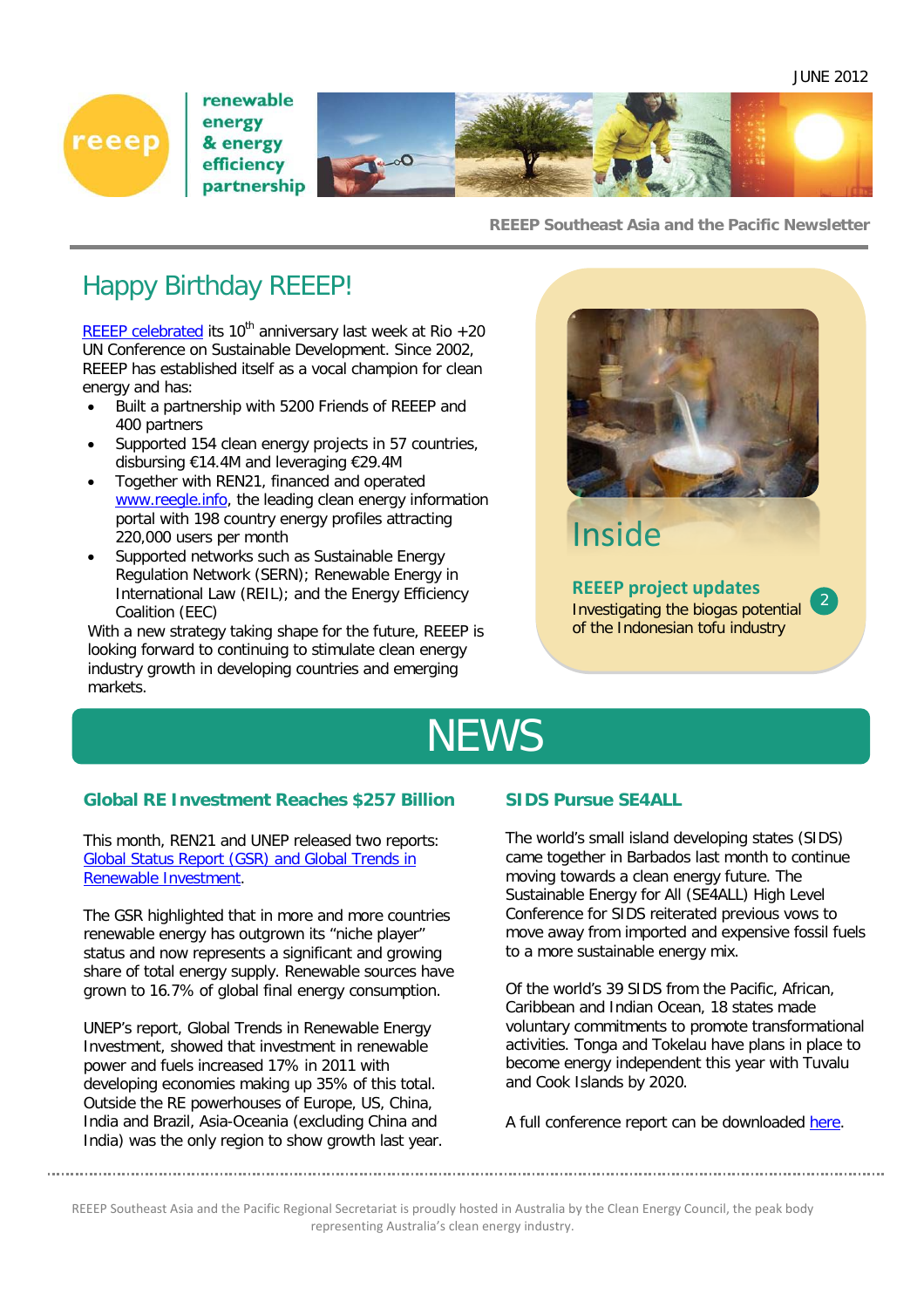## **PROJECT** DEVELOPMENT

#### **Tofu Production: an RE Biogas Opportunity for Indonesia**

The Indonesian tofu industry encompasses some 84,000 small and medium-sized enterprises in clusters around the country, many of them familyrun businesses. Currently, the wastewater from these enterprises is released without being completely treated which produces odour, greenhouse gas emissions and pollution in water and soil.

Approximately 60 kg of soybeans and 2700 litres of water are required to produce 80 kg of tofu. A mammoth 2610 litres of wastewater is a problematic byproduct of the process.

A REEEP-funded project with the Environment Technology Center at the Agency for the Assessment and Application of Technology (BPPT) is investigating how renewable technologies in the Indonesian tofu sector can support the wide-scale production of renewable energy biogas from the tofu industry wastewater.

To find out more visit the [REEEP](http://www.reeep.org/57.22892/tofu-production-a-massive-opportunity-for-re-biogas-in-indonesia.htm) website.

## **PROJECT** DEVELOPMENT

#### **Standards and Labelling in the Pacific**

Major appliance and lighting products and markets are currently being analysed in 17 Pacific Island Countries (PICs). The study is being carried out by the International Institute for Energy Conservation with the support of REEEP.

The technical analysis will help determine the most effective standards and labelling strategy for each PIC as part of the broader Pacific Labelling and Standards Programme. This programme is being implemented by the Secretariat for the Pacific Community (SPC) and funded by the Australian Government.

The project commenced at a PALS workshop in Suva in April and will conclude in September. Visit [REEEP](http://www.reeep.org/index.php?id=443&special=showHotTopic&iHotId=861) to find out more.



Delegates attending the PALS Workshop in Suva, Fiji, April 2012

## **FINANCE &** FUNDING

#### **New Climate Technology Network and Finance Centre**

The [Asian Development Bank](http://www.adb.org/) (ADB) has announced the establishment of the Climate Technology Network and Finance Centre, which aims to expand the availability of low-carbon and climate-resilient technologies in Asia and the Pacific.

The finance centre will be based in Manila, the Philippines, and managed by ADB, while the Technology Network will be based in Bangkok, Thailand, and managed by the UN Environment Programme (UNEP). With core funding from the Global Environment Facility (GEF), the new centre aims to help mobilise financing for clean technology by folding technology considerations into national investment plans and strategies, and by piloting innovative financing mechanisms.



REEEP Southeast Asia and the Pacific Regional Secretariat is proudly hosted in Australia by the Clean Energy Council, the peak body representing Australia's clean energy industry.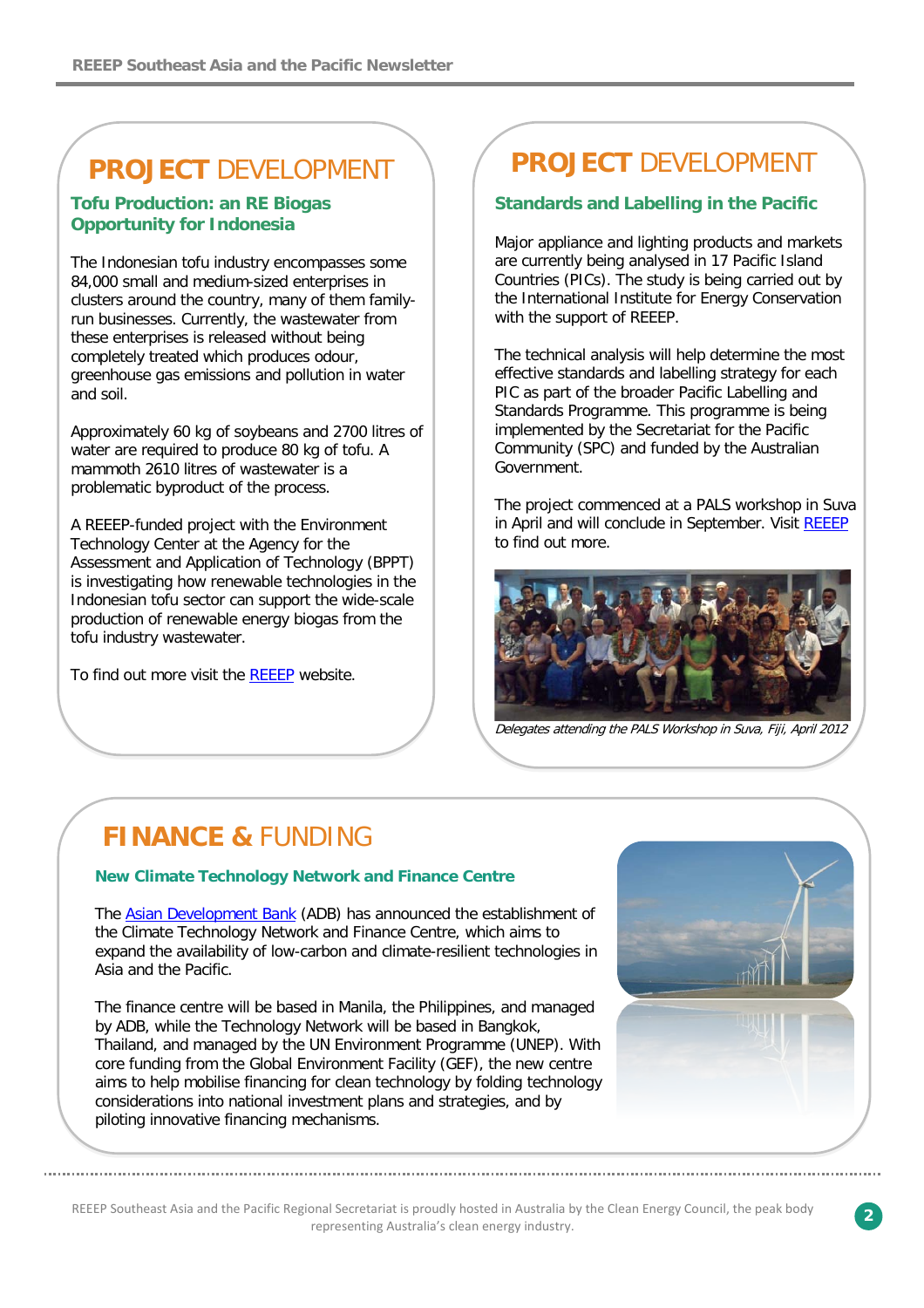## **COUNTRY** UPDATE

**Tokelau's goal of achieving 100% renewable energy by the end of 2012** has been boosted by the UN Development Programme. [UNDP](http://www.undp.org/content/undp/en/home/presscenter/articles/2012/05/07/tokelau-aims-for-100-renewable-energy-in-2012/) is supporting Tokelau to overcome its dependency on fossil fuels and free up the \$US800,000 currently being spent each year to import fossil fuels.

This achievement is planned to be followed by Tuvalu and Cook Islands in 2020. Apart from reducing the carbon emissions, the project is also expected to generate employment opportunities and additional income for the local population.

The project, initiated by UNDP, receives technical and financial support from France, New Zealand, and from the UN Educational, Scientific and Cultural Organization.



With the support of UNDP, solar energy is being converted to electricity in Tokelau. Photo courtesy of UN/Ariane Rummery

## NOTICE BOARD

**Major Upgrade of RETScreen Software:** the Benchmark Analysis Tool and Clean Energy Policy Toolkit for RETScreen – clean energy project analysis and energy management software – was released earlier this month. Download a copy of the free software [here.](http://www.reeep.org/57.23104/new-version-of-retscreen-available-including-clean-energy-policy-toolkit.htm)

**Solar Tender Invitation in Samoa:** the Government of Samoa, via the Pacific Environment Community Fund (PECF) has announced an invitation for tender for the Design, Manufacture, Supply, Install and Commission of Samoa's PV grid connected systems. Find out more [here.](http://www.epc.ws/)

**IRENA Study – Cost of Renewable Energy Technologies:** A new IRENA study has been released on the cost and performance of key renewable power generation technologies. The study shows that, according to IRENA Director General Mr Adnan Amin, "a renewable revolution is underway..." The costs analyses and other IRENA reports can be downloaded [here.](http://www.irena.org/publications.)

**Video Competition Winner:** The Winner of ADB's MyView video competition has been announced with the winner, Filipino filmmaker Adrian Sibal's short film "The Rivals" looking at the merits of using clean energy to cook. View the winning production [here.](http://www.adb.org/myview/2011/winners.php)

**IISD Smartphone App:** Can't get enough of international climate change negotiations? Well you can now keep abreast all developments at Rio +20 via IISD's new ENG (Earth Negotiations Bulletin) smartphone app. You can download a copy via **IISD Reporting Services website**.

**Ask an Expert:** The Clean Energy Solutions Center (CESC) is a clearinghouse of clean energy resources for governments making the low-carbon transition. The website is a partnership between the Clean Energy Ministerial, UN Energy and the US National Renewable Energy Laboratory (NREL). Users of reegle can access the CESC "Ask an Expert" feature, which allows policy-makers to pose clean energy questions directly to experts and to receive a personal answer. Find out more by visiting [reegle.](http://www.reegle.info/ask-an-expert)

REEEP Southeast Asia and the Pacific Regional Secretariat is proudly hosted in Australia by the Clean Energy Council, the peak body representing Australia's clean energy industry.